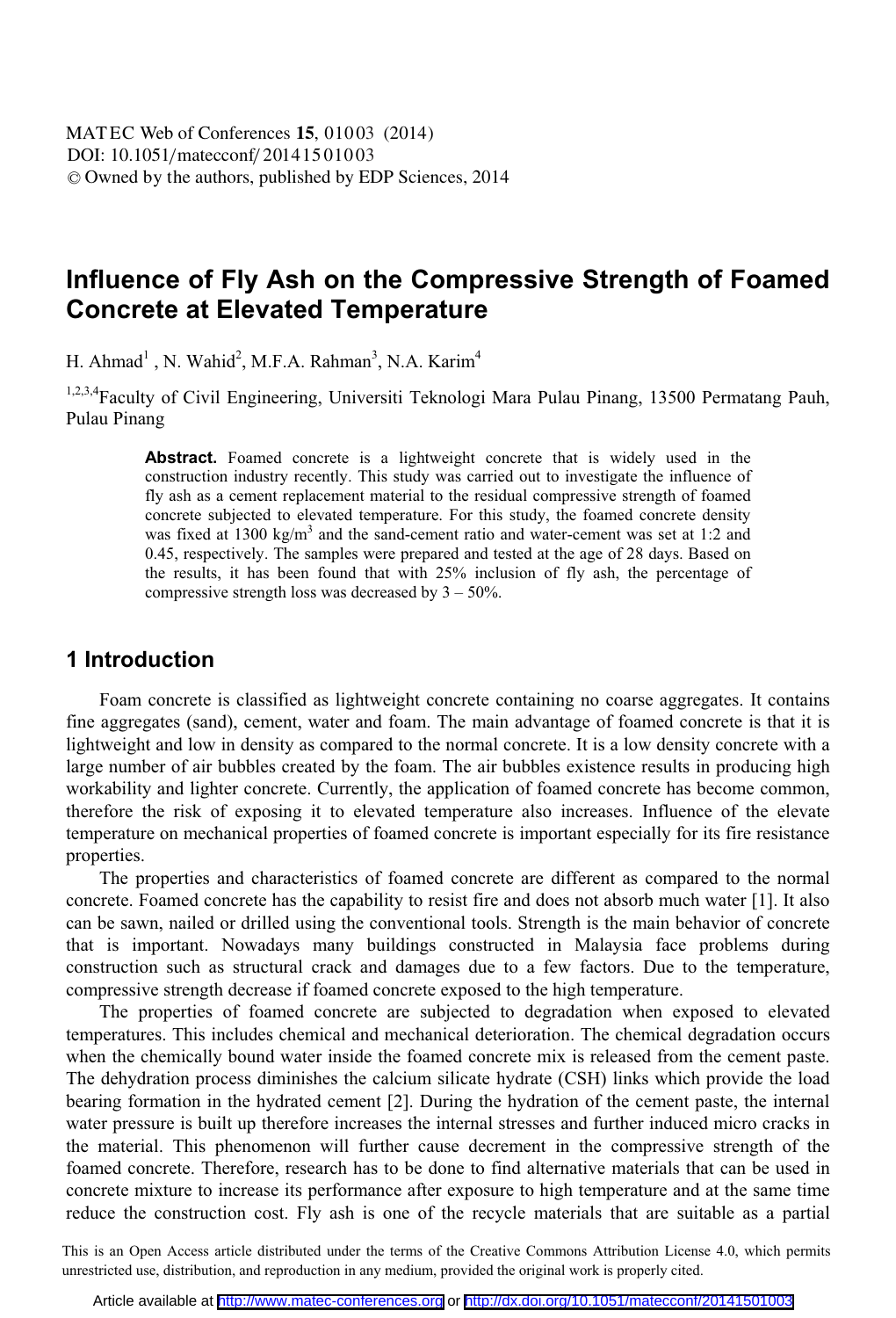replacement for the Ordinary Portland Cement (OPC). Studies have shown that with partial replacement of fly ash in the cement content, the compressive strength increases as the fly ash amount increases to the optimum value [3,4]. Improvement of the compressive strength in the concrete containing fly ash is probably due to the pozzolanic reaction. The increment of the strength was due to the reaction with calcium hydroxide, forming compound with cementing properties [4].

## **2 Experimental Method**

A total of 24 samples were prepared for this study; 12 cube samples and 12 cylinder samples. For this research, the foamed concrete samples were prepared, which consist of  $100 \times 100 \times 100$  mm cubes and 100 mm diameter x 200 mm length cylinders. The densities of all samples were fixed to 1300 kg/m3. A synthetic foam agent used for the mixing process was Noraite SA-1B (Portafoam) which is developed and provided by USM (Universiti Sains Malaysia). An additive was added in the preparation of samples was Noraite PS-1.

### **2.1 Specimen preparation**

The mortar mix containing cement sand and water was prepared based on the mix proportion of 1:2, cement to sand ratio with the water cement ratio of 0.45. Fly ash is incorporated in the mix as a cement replacement material. The proportions of fly ash used in this study are 25%, 30% and 35% replacing the cement content in every mix. Four batches of mortar mix were prepared for this study. One mix is as a control mix while the other three are the mixes with fly ash replacing a certain percentage of cement. The mortar were mixed and tested for slump and density before incorporating the mix with foam. The foam was prepared by mixing the foam agent, Noraite SA-1B with water at the ratio of 1:33 in a tank before transferring the mixture into the foam generator. The foam generator (Figure 1) was used to produce stable foam to be combined with the mortar mixture prepared earlier. The amount of foam required for the mix was calculated using the design mix form aiming for a 1300 kg/m<sup>3</sup> wet density. The foam was gradually added to the mortar mix until it was well combined. The additive of Noraite PS-1 (0.1% of the cement content) was added to the mix at this point. A portion of the foamed concrete was then weighed to measure the density. The mix that has reached the desired density immediately poured into the molds to avoid the disintegration of the air bubbles. The samples were demoulded after 24 hours and wrapped in polythene wrapping and kept at room temperature up to the day of testing

#### **2.2 Heating of the specimens**

During the process of curing, the foamed concrete samples developed their strength. At 28 days, the cubes and cylinders were exposed to high temperature in and electrical furnace as shown in Figure 2 setting the temperature to be at  $200^{\circ}$ C,  $400^{\circ}$ C and  $800^{\circ}$ C.





**Figure 1:** Foam generator **Figure 2:** Electric furnace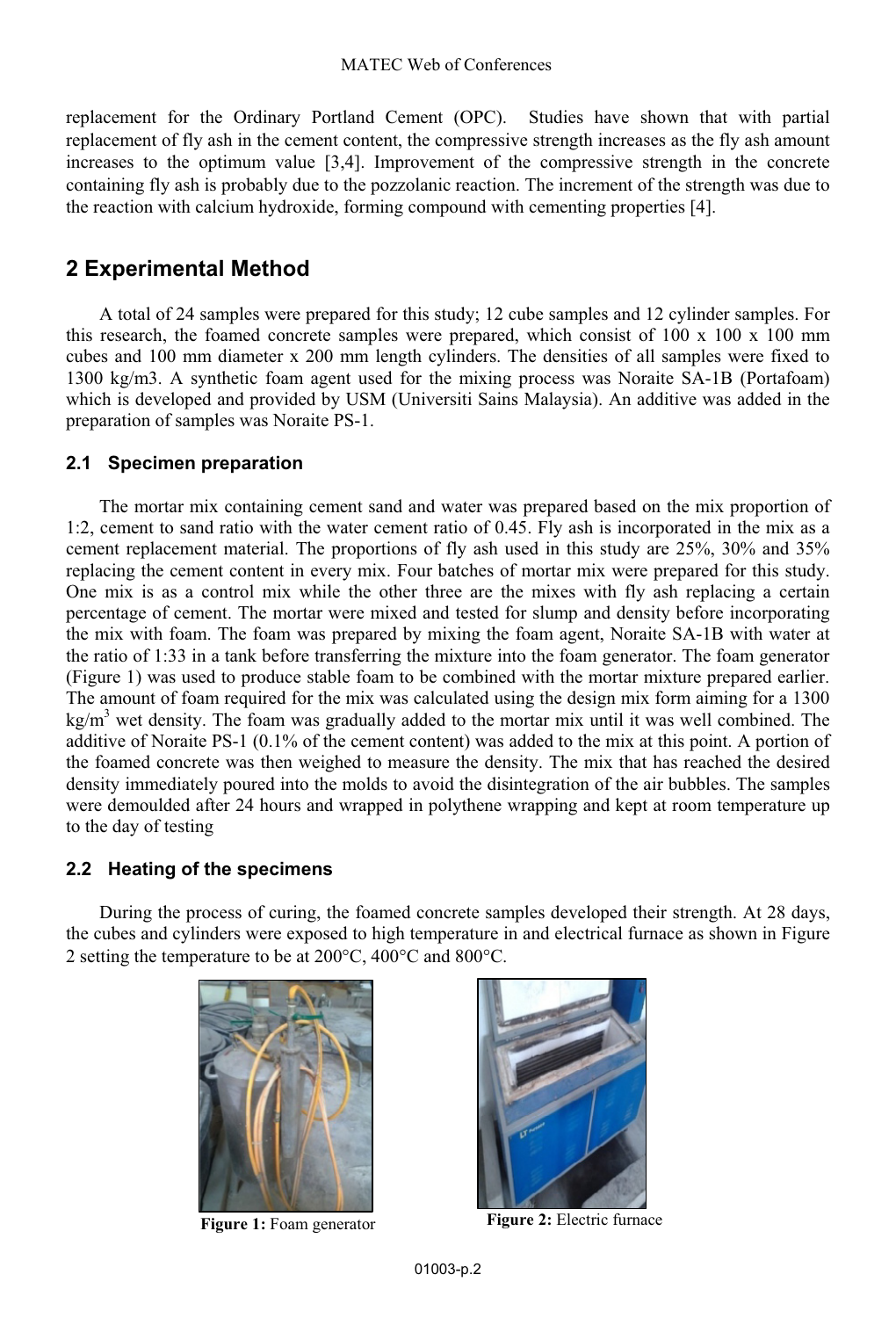### **2.3 Testing of the specimens**

After exposing the samples to the specified temperature, they were then cooled off at room temperature before testing. The compression test was done using the ADR-Auto 3000. The loading were applied without shock and continuously at the nominal rate. The range of the rate is in between 0.2  $N/mm^2$ s and 0.4  $N/mm^2$ s. The maximum loading that can be sustained by the samples were then recorded together with the stress that being resisted by the samples.

## **3 Results and Discussions**

#### **3.1 Influence of fly ash in the compressive strength of foamed concrete**

 Figure 3 shows effect of fly ash to the compressive strength of controlled samples. An increase of about 25% - 55% in compressive strength was observed at 28 days with the inclusion of the fly ash at the percentage of 25%, 30% and 35% of the cement content. Then highest compressive strength of the cube and cylinder samples was achieved by replacing the cement by 35%. The result that is presented in the figure shows that with the increase of fly ash percentage to replace cement content, there is a significant increase in the compressive strength of the samples.

This is due to the pozzolanic reaction that forms the hydrates of calcium silicate. Therefore, in foamed concrete containing fly ash, the pozzolanic reaction of fly ash improves the structure and therefore ensures the strength growth. The reaction process reduced the calcium hydroxide content, which is the weakness in the concrete strength and increases the C-S-H gel to form the structure of hardened cement.



**Figure 3:** Effect of fly ash to the compressive strength of controlled samples

#### **3.2 Influence of elevated temperature to the compressive strength of foamed concrete**

Figure 4 shows the compressive strength of the controlled samples without fly ash at normal temperature and after heating to 200°C, 400°C and 800°C is shown in The strength in all samples tends to decrease as the heating temperature increases from 200°C to 800°C. After heating to 200°C and subsequent cooling, the compressive strength of the cube samples decreases from 7.53 N/mm<sup>2</sup> to 6.53 N/mm<sup>2</sup> while for cylinders, the strength decreases from 7 N/mm<sup>2</sup> to 6.47 N/mm<sup>2</sup>. A decrease of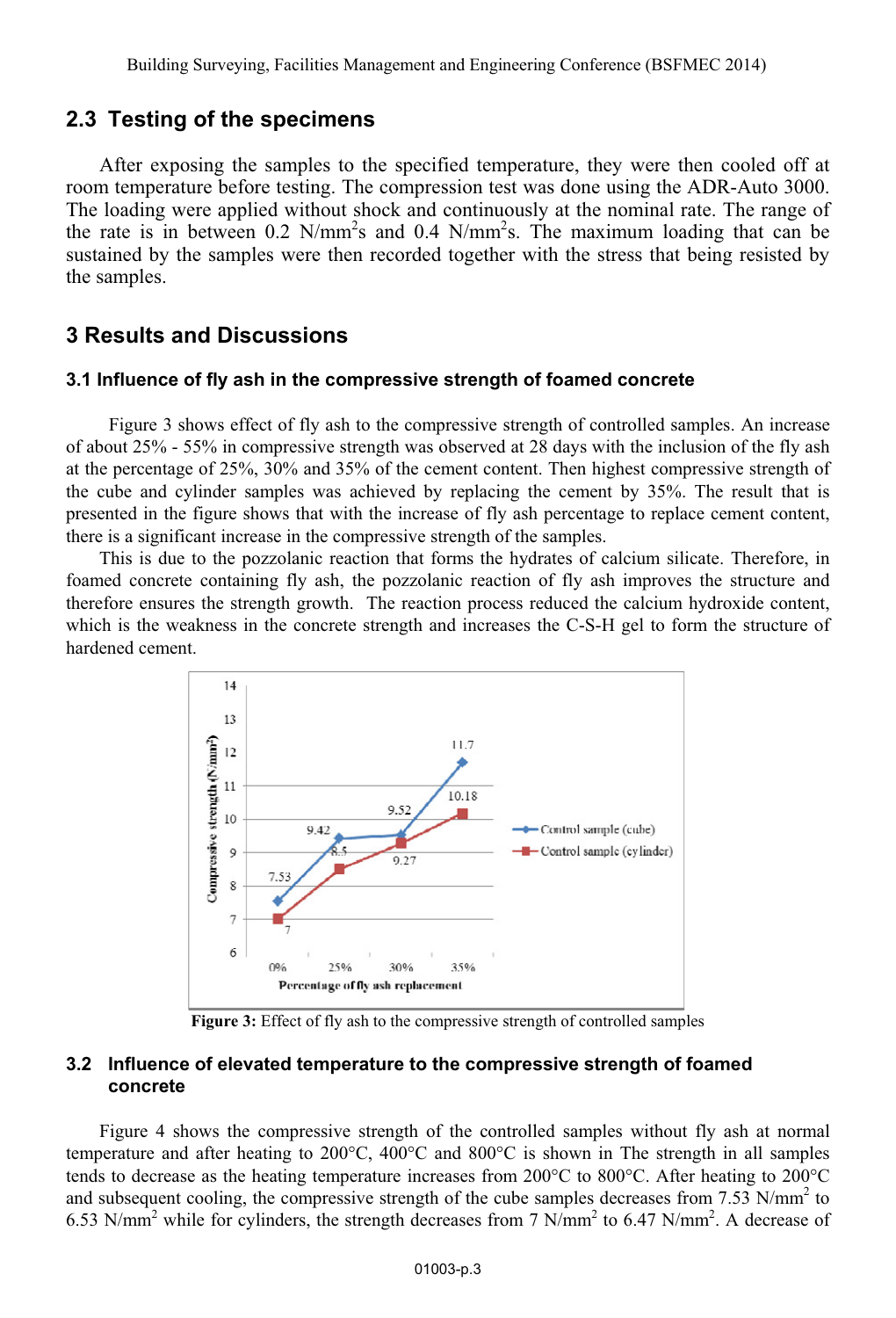#### MATEC Web of Conferences

approximately 13.28% and 7.6% for the cube and cylinder samples was observed. With further increase of the temperature, from 200°C to 400°C and 800°C, the compressive strength decreased more to a percentage of approximately 23% and 69%, for the cube samples and 15% and 72% for the cylinder samples.

The increasing of the temperature causes the foam concrete to lose bonding between the particles of the sample. The cube samples showed a higher value of compressive strength as compared to the cylinder.



**Figure 4:** Effect of elevated temperature to the compressive strength of controlled samples

#### **3.3 Influence of fly ash inclusion to the residual compressive strength of foamed concrete**

Figures 5 and 6 shows the effect of fly ash inclusion to the residual compressive strength of foamed concrete after been exposed to elevated temperature (cube and cylinder). The trend of the foamed concrete with fly ash is almost similar to the trend of the controlled samples where the compressive strength decreases as the temperature increases. The residual compressive strength is at the lowest value when the samples were subjected to the temperature of 800°C.



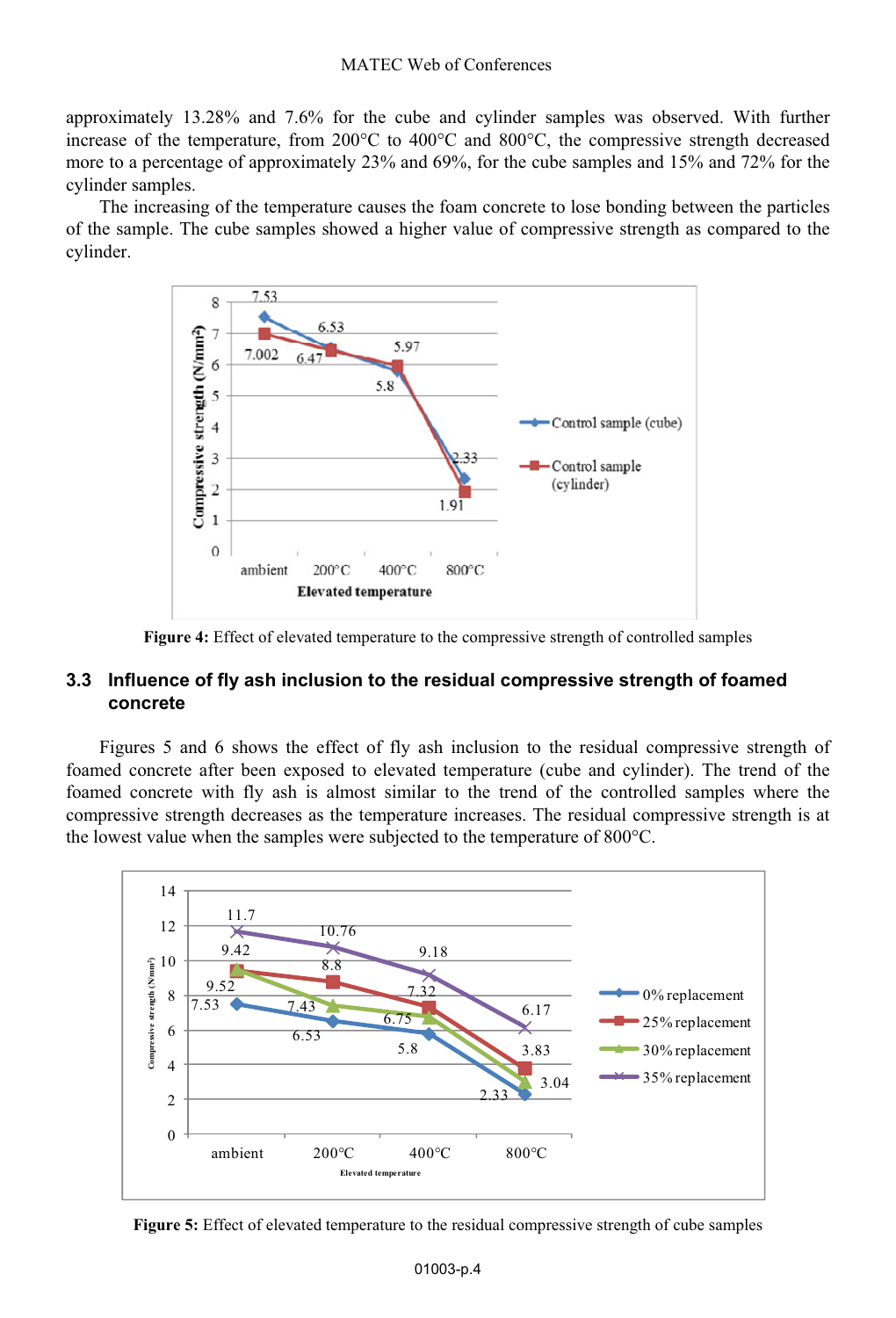

Figure 6: Effect of elevated temperature to the residual compressive strength of cylinder samples

When exposed to 200°C temperature, the compressive strength of the foamed concrete cube sample without any inclusion of fly ash by approximately 13% for cubes and 7.6% for cylinders. Exposed to the same temperature, but with 25% replacement of fly ash, the strength is decreased by 6.6% and 7.3% for cube and cylinders. This result shows a decrement in the strength loss up to 50%. As the temperature increases further to 400°C, the compressive strength of the controlled samples decreased by 23% and 14.7%, for both cubes and cylinders.

The compressive strength loss of the samples is observed to be at the highest when they are exposed to the highest temperature of 800°C. For the controlled samples without fly ash, the percentage of strength loss was 69.1% for cubes and 72.7% for cylinders. The same trend was found with 25% replacement of fly ash where the strength loss decreases by  $1.3 - 14%$ . These results of the percentage of strength loss can be seen in

With the replacement of 25% of fly ash, most samples showed a decrement in the strength loss percentage as compared to the controlled samples without the fly ash replacement when heated to all temperatures (refer Figures 7 and 8).

This result might be due to the inclusion of fly ash that has the ability to increase the resistance of the concrete against high temperature. The pozzolanic properties of the fly ash will remove the negative effects of calcium hydroxide since the pozzolanic reactions decreases the amount of Ca(OH)2. This could therefore reduce cracking in foamed concrete when subjected to high temperature [5].

However, an increment of the strength loss percentage was observed in a few samples with 30% and 35% replacement fly ash. For the cube samples with 30% fly ash replacement, the strength loss percentages are about  $27 - 60\%$  higher than the controlled samples when exposed to temperatures 200°C and 400°C. The result shows that higher replacement of fly ash does not contribute to significant effect in the residual compressive strength of the foamed concrete after being exposed to elevated temperature.

Generally, the overall effect of subjecting the foamed concrete samples to different temperatures results in reduction in strength. Upon heating to high temperatures, the samples losses its moisture content and this will later affect the hydrated cement products resulting in strength loss [6].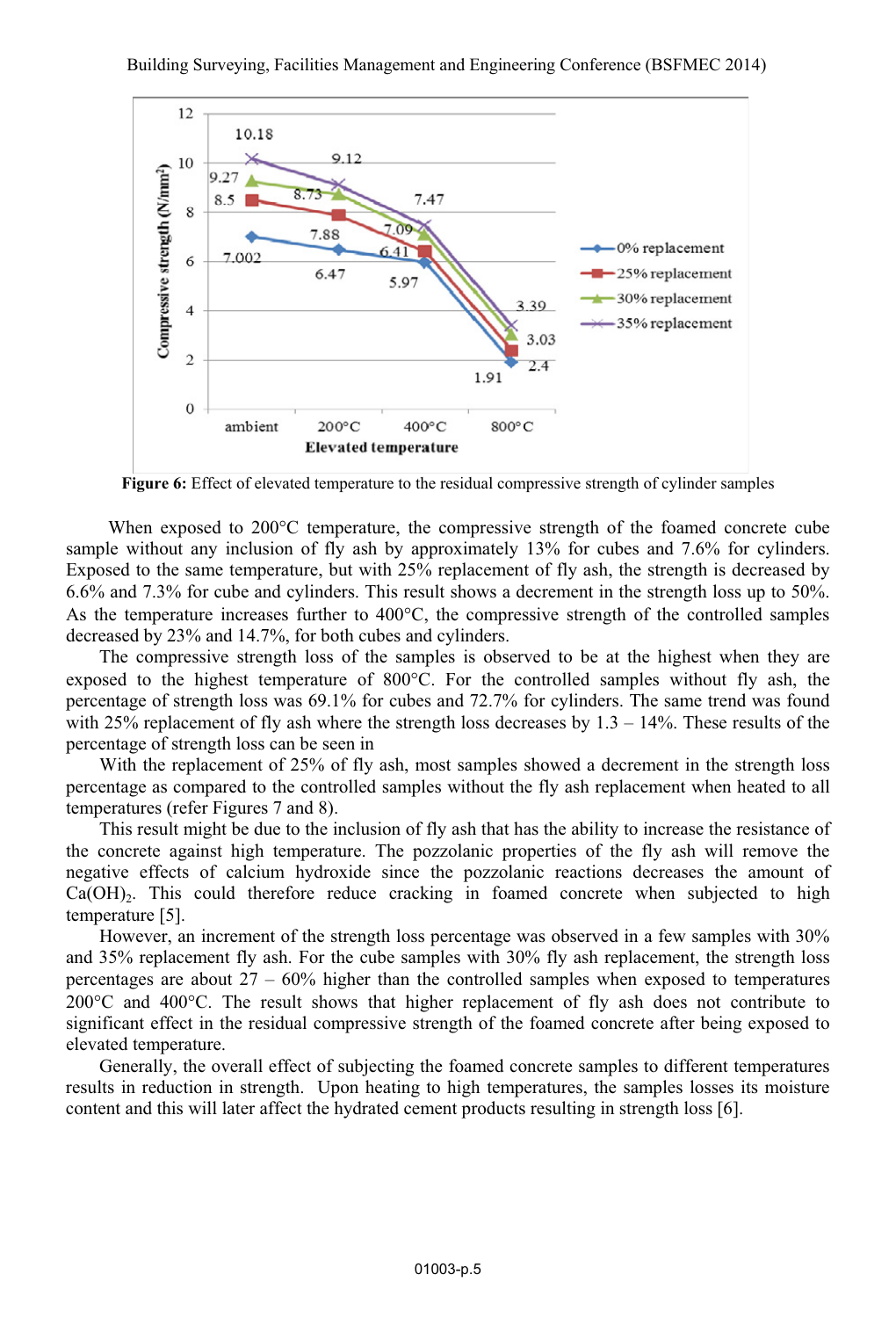

**Figure 7:** Percentage of compressive strength loss due to elevated temperature (cubes)



**Figure 8:** Percentage of compressive strength loss due to elevated temperature (cylinders)

# **4 Conclusion**

This paper presented the results of a study on the influence of fly ash on the compressive strength of foamed concrete subjected to elevated temperatures. Compressive strength test was carried out on cubes and cylinder samples produced with the same density of  $1300 \text{ kg/m}^3$ . The variation in parameters that is introduced in this research is the fly ash content to replace cement and the samples were exposed to a range of temperature up to 800°C. From the experimental results, the following conclusion can be drawn:

- 1. By replacing the Ordinary Portland Cement (OPC) with fly ash, the compressive strength of the foamed concrete samples was found to be increased at 28 days.
- 2. The increment of the heating temperature from  $200^{\circ}$ C to  $800^{\circ}$ C, decreases the residual compressive strength of the samples. The highest decrease of the strength was found on samples subjected to 800°C.
- 3. For samples that are produced by replacing the cement content with 25% fly ash, the effect of elevated temperature to the residual compressive strength of the samples was reduced by up to 50%.